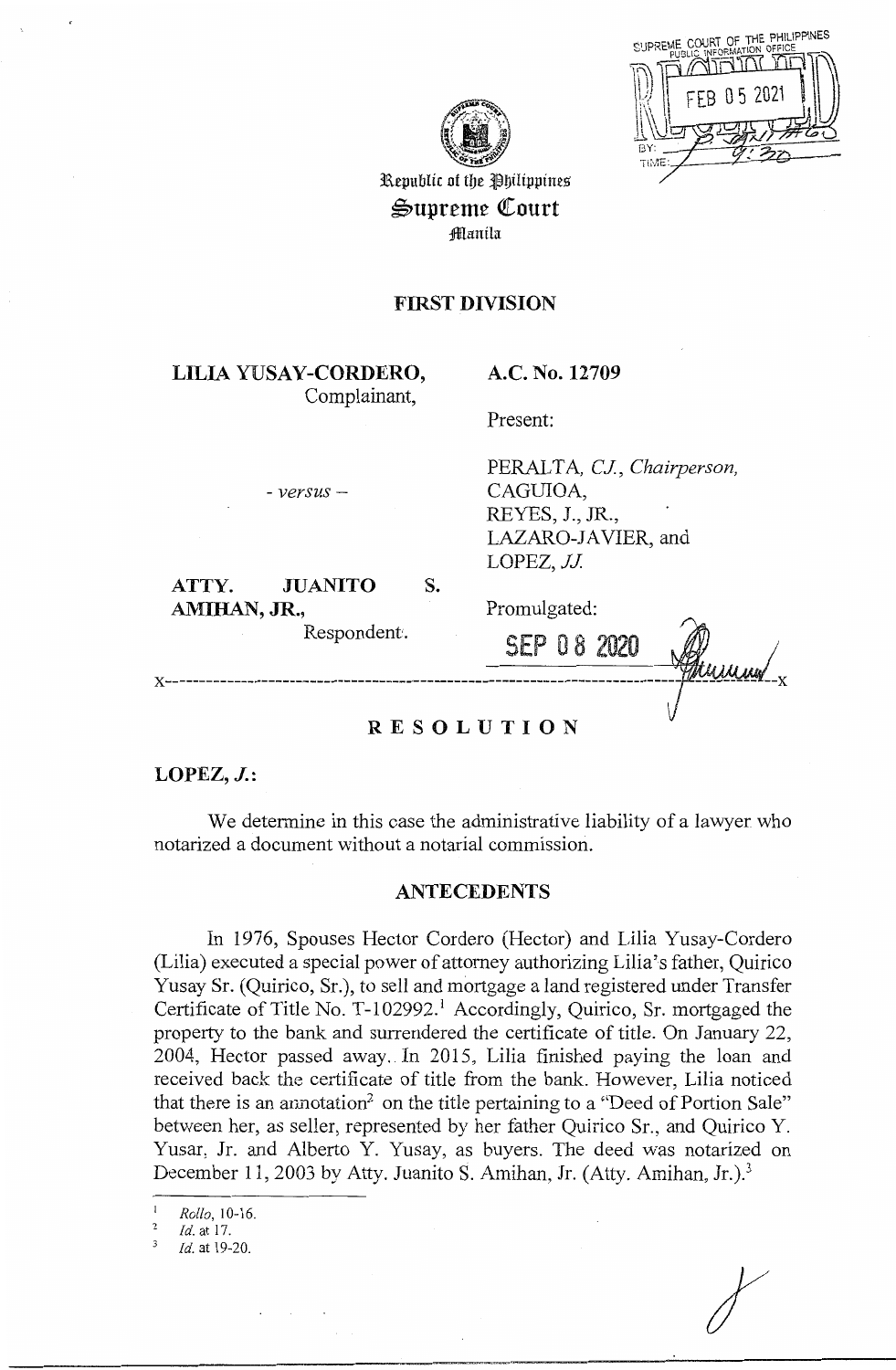*r* 

Upon verification, however, Lilia discovered that Atty. Amihan, Jr. is not a commissioned notary public in 2003 and that no copy of the deed was recorded with the Office of the Clerk of Court of the Regional Trial Court  $(RTC)^4$ . Accordingly, Lilia filed an administrative complaint<sup>5</sup> against Atty. Amihan, Jr. before the Integrated Bar of the Philippines (IBP) for violation of the Lawyer's Oath and the Canons of Professional Responsibility (CPR). As evidence, Lilia presented the corresponding certifications from the clerk of court. On the other hand, Atty. Amihan, Jr. claimed that he is authorized to notarize documents in 2003. Atty. Amihan, Jr. presented imprints of his rubber stamps indicating the details of his notarial commission for the year 2003,<sup>6</sup> the recommendation letter stating that his appointment expired on December 31, 2003,<sup>7</sup> and the oath of office<sup>8</sup> and appointment as notary public in 2004.<sup>9</sup> Nevertheless, Lilia maintained that the rubber stamps do not establish that Atty. Amihan, Jr. has a valid commission in 2003. <sup>10</sup>

On November 21, 2018, the Commission on Bar Discipline found that Atty. Amihan, Jr. is not a commissioned notary public in 2003, absent a certificate of authority and notarial reports/register for that year. Moreover, it gave credence to the certification of the clerk of court over the recommendation letter and the rubber stamps which do not prove a valid commission. The investigating commissioner also confirmed with the RTC that Atty. Amihan, Jr. has no notarial commission in 2003. As such, Atty. Amihan, Jr. committed deliberate falsehood in violation of the Lawyer's Oath and Rule 1.01 of the CPR. The Commission recommended a penalty of immediate revocation of notarial commission, disqualification from being commissioned as a notary public for two years, and suspension from practice of law for two years, thus:

Contrary to his claim, Respondent does not appear that he was commissioned as a notary public for and in the City of Bacolod. **The Respondent, for his part, has been completely unable to submit any kind of proof of his claim that he had a commission as a notary public for and in the City of Bacolod** in **2003, or of his submission of notarial reports and notarial register during the said period.** Respondent has only presented the imprints of his rubber stamps indicating his notarial commission details for the year 2003. **He failed to establish that he was certainly commissioned as a notary public nor he wasn't [sic] able to produce his Certificate Authority issued by the Executive Judge which evidences the authenticity** of **his commission.** 

*Id.* at 31. The imprints bear the following information: JUANITO S. AMIHAN, JR. NOTARY PUBLIC UNTIL DECEMBER 31, 2003 PTR NO. 1098595 BACOLOD CITY, 10-04-02 IAN 5520-82044-R

 $\frac{4}{5}$  *Id.* at 22.

 $\frac{5}{6}$  *Id.* at 1-8.

 $\frac{7}{8}$  *Id.* at 79.

 $\frac{8}{9}$  *Id.* at 80.

<sup>9</sup>*Id.* at 81. 10 *Id.* at 44-58.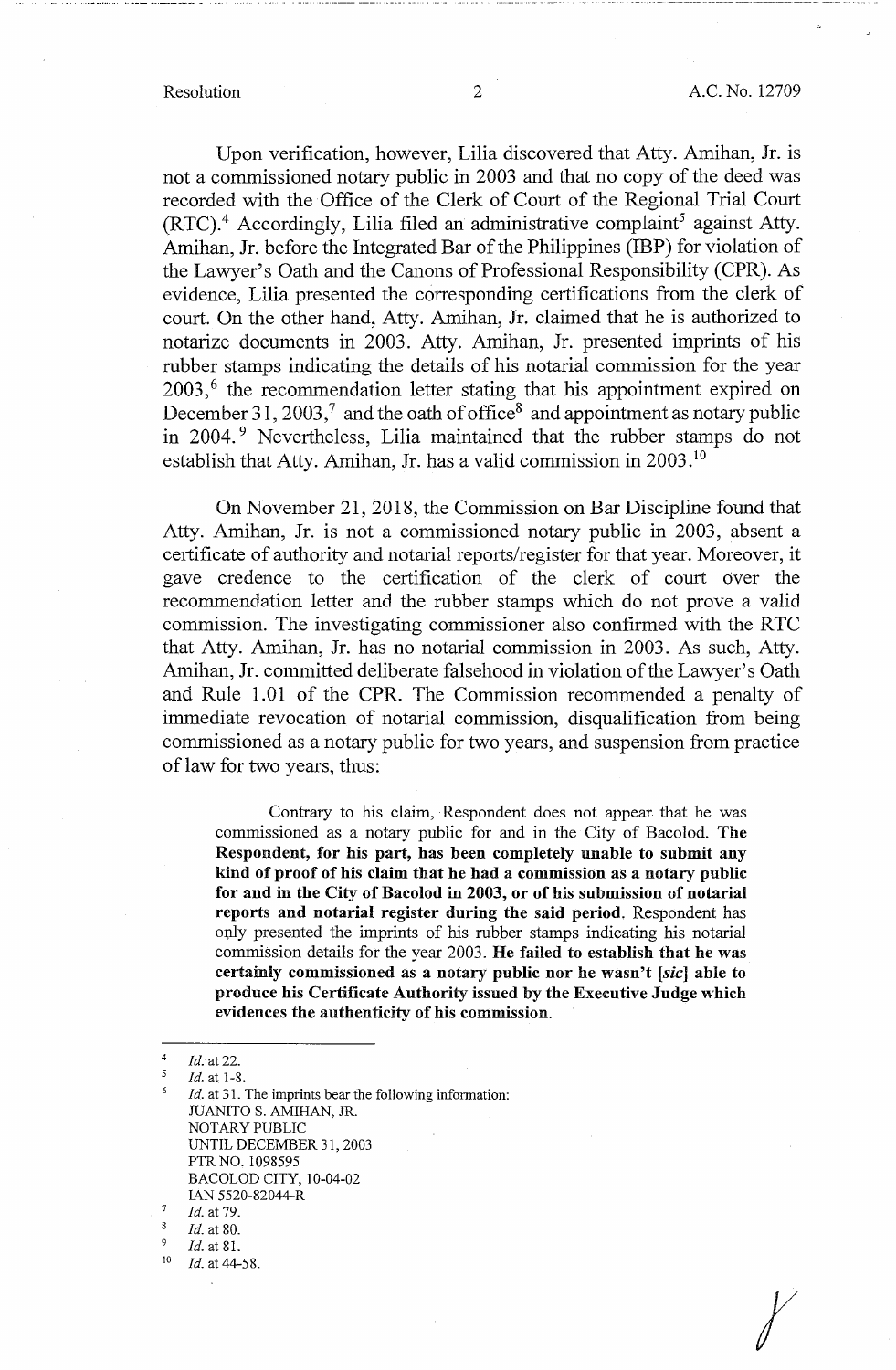Respondent's claim that his authority to notarize documents is confirmed thru the Recommendation issued by the Regional Trial Court of Bacolod City does not hold water. **It is the Certificate of Notarial Act and not the Recommendation ofthe court which authorizes and commission a lawyers as a notary public.** 

#### **xxxx**

Finally, undersigned Commissioner went out of her way to inquire with the Regional Trial Court of Bacolod City if Respondent was indeed issued a notarial commission for 2003. She was [in fact] able to confirm that Respondent had no notarial commission.<sup>11</sup> (Emphases supplied.)

On February 15, 2019, the IBP Board of Governors reduced the penalty of suspension from the practice of law from two years to one year, *viz.:* 

RESOLVED to ADOPT the findings of fact and recommendation of the Investigating Commissioner, with modification, to impose upon the Respondent the penalty of ONE (1) YEAR SUSPENSION FROM THE PRACTICE OF LAW and TWO (2) YEARS DISQUALIFICATION to hold commission as Notary Public, and if currently so engaged, be immediately decommissioned as such. 12

#### **RULING**

The Court adopts the IBP's findings with modification as to the penalty.

Notarization ensures the authenticity and reliability of a document. It converts a private document into a public one, and renders the document admissible in court without further proof of its authenticity. Courts, administrative agencies and the public at large must be able to rely upon the acknowledgment executed by a notary public and appended to a private instrument. Moreover, notarization is not an empty routine. On the contrary, it engages public interest in a substantial degree and the protection of that interest requires preventing those who are not qualified or authorized to act as a notary public.<sup>13</sup> Corollarily, a lawyer who notarized a document without the required commission is guilty of violating the Lawyer's Oath and is deemed to engage in deliberate falsehood. As aptly explained in *Nungav. Atty. Viray*:<sup>14</sup>

**Where the notarization of a document** is **done by a member of the Philippine Bar at a time when he has no authorization or commission to do so, the offender may be subjected to disciplinary action.** For one, performing a notarial without such commission is a **violation of the lawyer's oath to obey the laws, more specifically, the Notarial Law.** Then, too, by making it appear that he is duly commissioned

 $11$  *Id.* at 91-94.

<sup>12</sup>*Id.* at 87. 13 *Villajlores-Puza v. Atty. Arellano,* 811 Phil. 313,315 (2017); *Coronado v. Atty. Felongco,* 398 Phil. 496, 502 (2000); *Talisic v. Atty. Rinen,* 726 Phil. 497, 500 (2014); *Ang v. Atty. Gupana,* 726 Phil. 127, 134- 135 (2014).

<sup>14 366</sup> Phil. 155 (1999).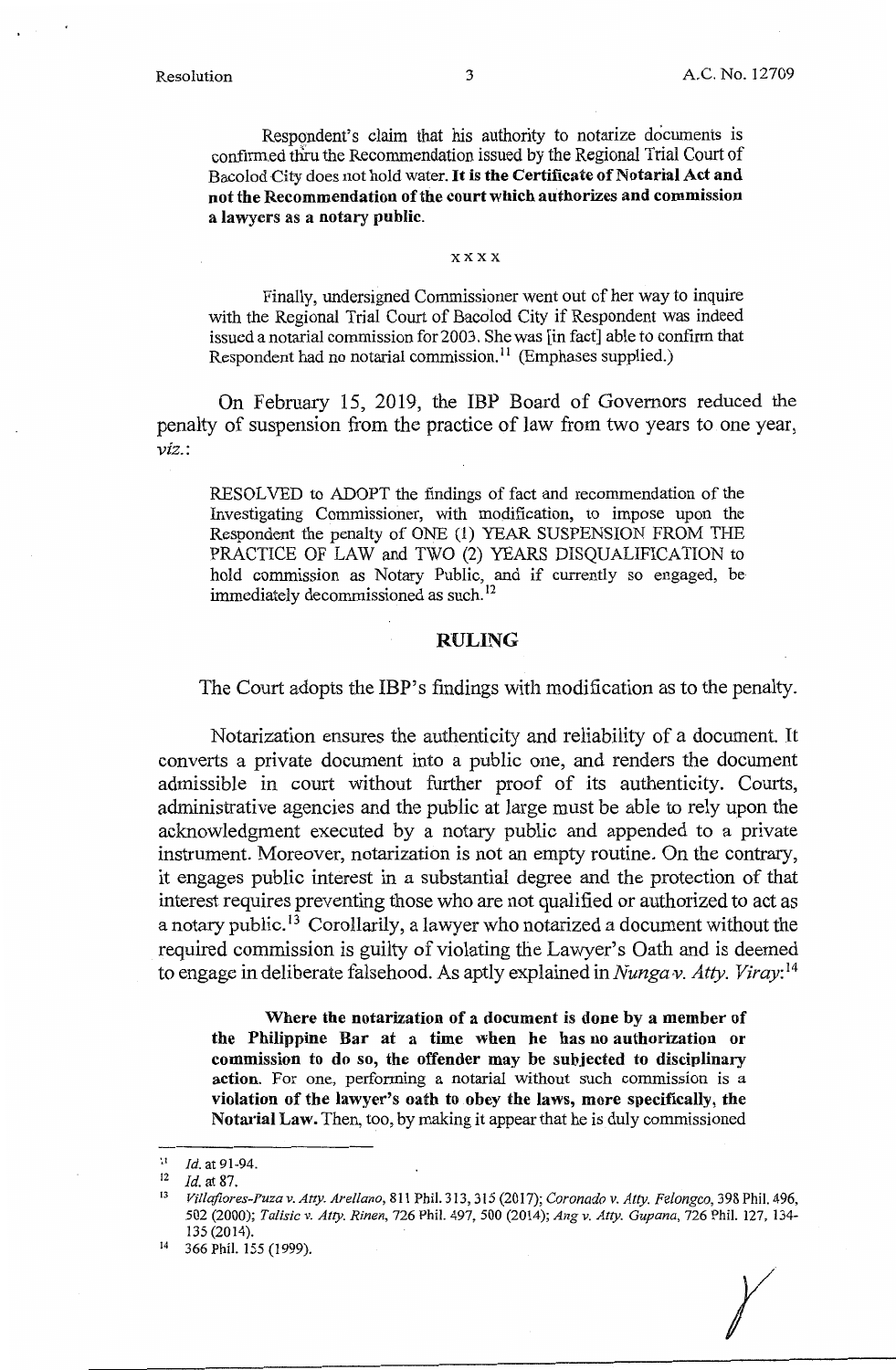when he is not, he is, for all legal intents and purposes, **indulging in** deliberate falsehood, which the lawyer's oath similarly deliberate falsehood, **proscribes.** These violations fall squarely within the prohibition of Rule 1.01 of Canon 1 of the Code of Professional Responsibility, which provides: "A **lawyer shall not engage in unlawful, dishonest, immoral or deceitful conduct."15** (Emphasis supplied.)

Here, it is undisputed that Atty. Amihan, Jr. notarized the deed in 2003. However, the office of the clerk of court certified that Atty. Amihan, Jr. was not a commissioned notary public in that year and that no. copy of the deed was filed. The investigating commissioner likewise confirmed with the RTC that Atty. Amihan, Jr. has no notarial commission in 2003. In contrast, Atty, Amihan, Jr. presented imprints of his rubber stamps for the year 2003. Yet, they do not contain material information such as his notarial commission number: Atty. Amihan, Jr. also submitted a recommendation letter stating that his appointment as notary public expired on December 31, 2003. Nonetheless, the certification from the clerk of court belied the contents of the letter. The prevailing law at the time of notarization in 2003 was the Revised Administrative Code which provides that the oath of office of a notary public and his commission shall be filed and recorded in the Office of the Clerk of Court of the RTC. 16 A certification issued by the clerk of court stating that a lawyer has no notarial commission is sufficient to establish that fact.<sup>17</sup> Indeed, Atty. Amihan, Jr. was unable to submit a copy of his certificate of authority for 2003 and his notarial reports and register for that year. On this point, we stress that in an administrative case against a lawyer, preponderant evidence is necessary which means that the evidence adduced by one side is superior to or has greater weight than that of the other.<sup>18</sup> The burden of proof rests upon the complainant.<sup>19</sup> Verily, Lilia proved that Atty. Amihan, Jr. was not a commissioned notary public in 2003.

In *Cruz-Villanueva v. Atty. Rivera,* 20 the respondent was suspended from the practice of law for one year and barred from being commissioned as notary public for one year for notarizing two documents without a notarial commission. The Court noted that the respondent has no prior administrative record.<sup>21</sup> In *Buensuceso v. Barrera*,<sup>22</sup> the respondent was likewise suspended for one year when he notarized five documents after his commission as notary public expired.23 Considering that this is Atty. Amihan, Jr.'s first infraction and that the case involved only one document, we deem it proper to impose the penalties of immediate revocation of notarial commission, disqualification from being commissioned as a notary public for one year, and suspension from the practice of law for a period of one year.

 $\bigg\}$ 

<sup>&</sup>lt;sup>15</sup> *Id.* at 161.<br>
ADMINISTRATIVE CODE, Sections 236 and 248, as amended by Executive Order No. 41, s. 1945.<br>
<sup>16</sup> *Sps. Frias v. Atty. Abao*, A.C. No. 12467, April 10, 2019.<br>
<sup>18</sup> *Aba, et al. v. Attys. De Guzman, Jr.,*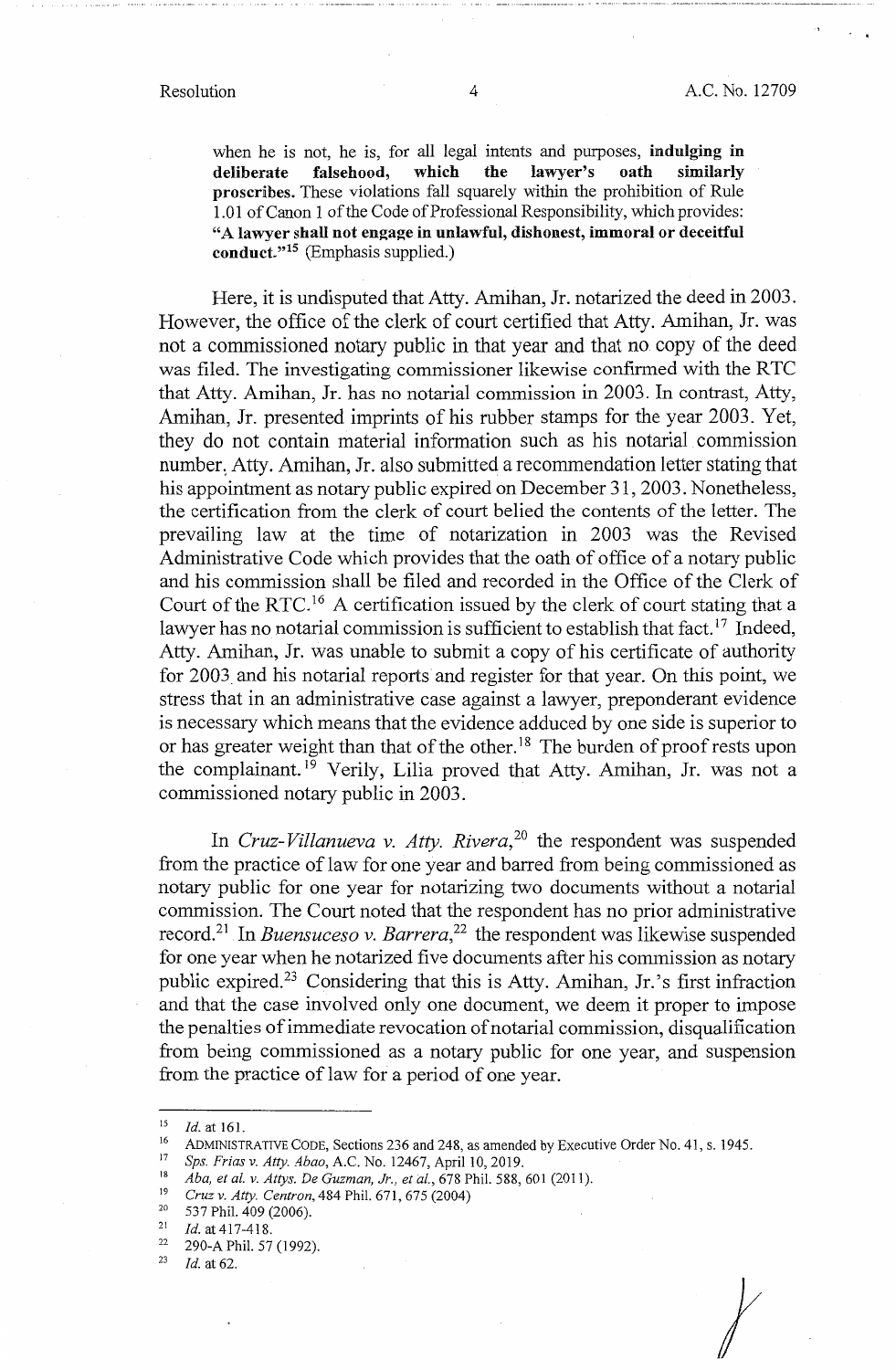**FOR THESE REASONS,** Atty. Juanita S. Amihan, Jr.'s notarial commission is **IMMEDIATELY REVOKED.** He is also **DISQUALIFIED**  from being commissioned as a notary public for a period of one year and **SUSPENDED** from the practice oflaw for a period of one year. He is likewise **STERNLY WARNED** that a repetition of similar acts will be dealt with more severely.

The suspension in the practice of law, the prohibition from being commissioned as notary public, and the revocation of his notarial commission, if any, shall take effect immediately upon respondent's receipt of this decision. He is **DIRECTED** to immediately file a Manifestation to the Court that his suspension has started, copy furnished all courts and quasi-judicial bodies where he has entered his appearance as counsel.

Let a copy of this Resolution be furnished to the Office of the Bar Confidant to be entered into Atty. Juanito S. Amihan, Jr.'s records. Copies shall likewise be furnished to the Integrated Bar of the Philippines and the Office of the Court Administrator for circulation to all courts concerned.

### **SO ORDERED.**

**WE CONCUR:** 

**DIOSDADO M. PERALTA** Chief Justice

Chairperson **AMIN S. CAGUIOA** iale Justice

**t-.**  C. RE**Y**ES, JR.

Associate Justice